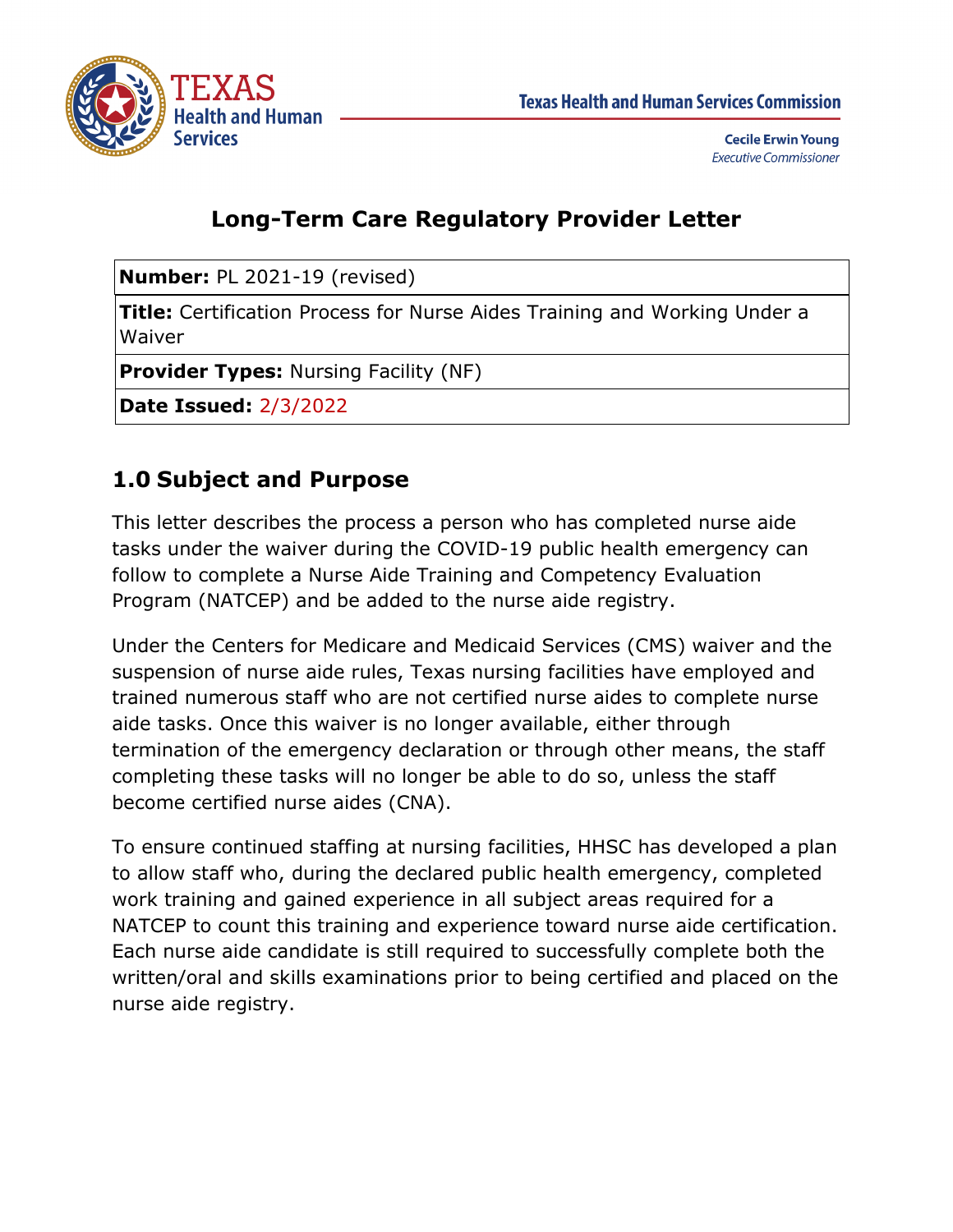# **2.0 Policy Details & Provider Responsibilities**

Work training and experience at any licensed nursing facility in Texas can qualify under the emergency rules as long as it was acquired during the COVID-19 public health emergency and under the supervision of a licensed nurse (RN or LVN) who meets all qualifications described below.

Further, facilities without a NATCEP that seek to have an employed individual certified as a nurse aide still must work with an approved NATCEP to approve the individual for certification examinations. Facilities can go to the [NATCEP Training Providers Directory Search](https://apps.hhs.texas.gov/providers/nf/credentialing/natcep/credtraining.cfm) to find an approved NATCEP to work with. When a nurse aide has completed the required hours, facilities will notify the NATCEP that a nurse aide must take the certification examinations.

A NATCEP that agrees to prepare an individual for the certification examinations under the emergency rules must accept the documentation of the employed individual's work training and experience in lieu of the equivalent requirements of formal program training. The NATCEP must follow all existing processes to run criminal background checks and verify the required hours as documented on LTCR Form 3767 (found below).

A nurse aide must be certified within four months following the end of the COVID-19 public health emergency determination after it is issued by the United States Secretary of Health and Human Services.

#### **2.1 Qualifications of Instructor**

The qualifications of the instructor are defined in 42 CFR  $\S$ 483.152(a)(5), which include that the instructor be a licensed nurse (RN or LVN) with two years of experience, one of which must be in the provision of long-term care facility services. The instructor must also have completed a course in teaching adults or have experience in teaching adults or supervising nurse aides, and he or she cannot be a director of nursing.

## **2.2 LTCR Form 3767**

The nursing facility must complete LTCR Form 3767 and include the following information: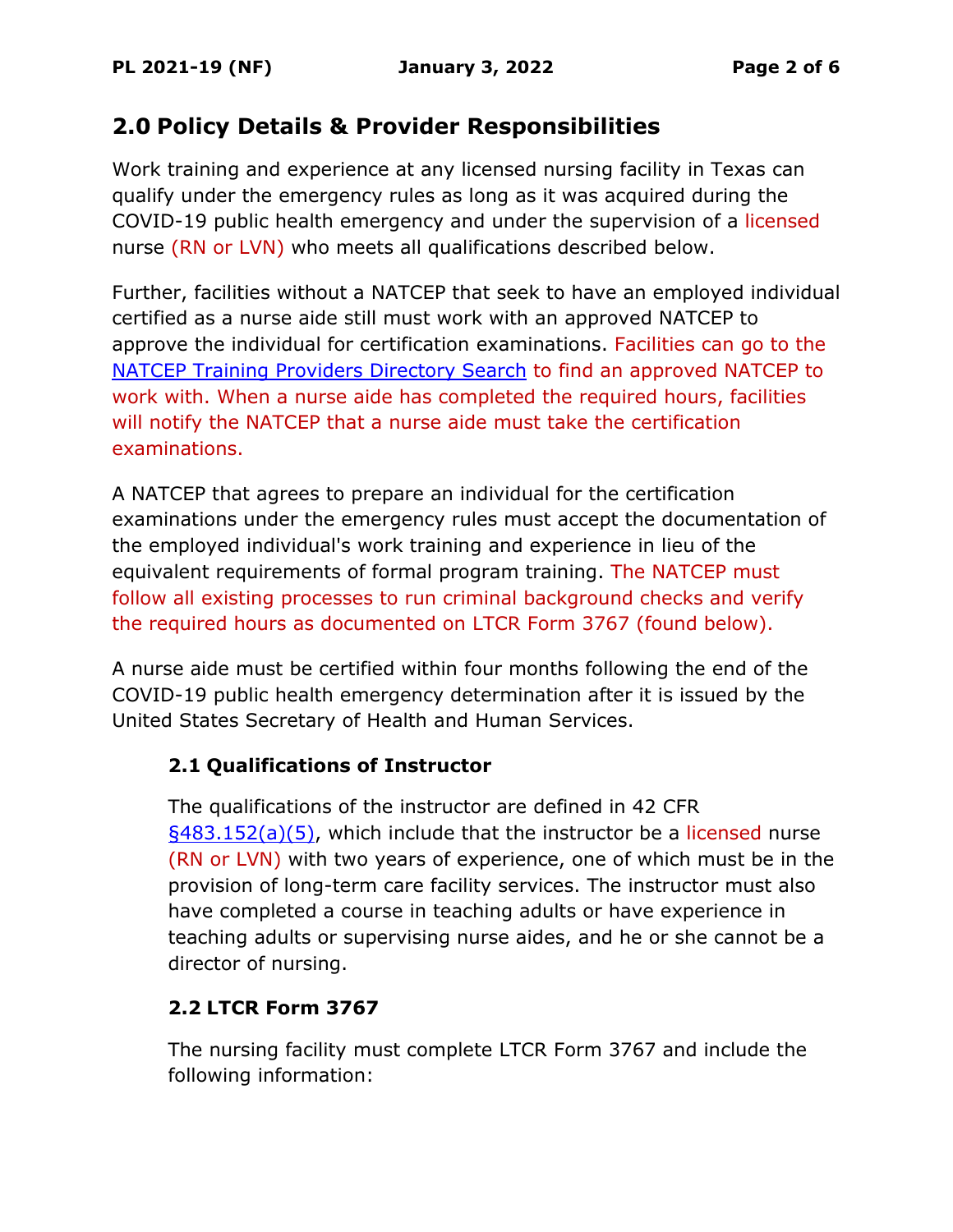- Nurse aide information, including the dates of training/work experience with the total number of hours obtained;
- Qualified instructor information regarding the nurse responsible for training and supervising the individual;
- An attestation by the nurse that he or she meets the qualifications to be a NATCEP instructor;
- A list of training requirements completed by the individual either through formal training or through work experience;
- An attestation by the nurse that the individual was trained on each requirement either through formal training or through work experience;
- An attestation that the duration of the work training and work experience fulfills the minimum number of hours of required training; and
- The signature of the instructor.

A nursing facility without a NATCEP must submit a completed LTCR Form 3767 to the NATCEP that has agreed to work with the facility. A facility with a NATCEP must retain the completed LTCR Form 3767 as part of the employee's record.

## **2.3 NATCEP**

To approve individuals to sit for the nurse aide certification examinations under the current waiver, the NATCEP must use the Prometric process, which uses a unique temporary training program code for each participating facility the NATCEP partners with. Prometric is the entity in Texas that proctors the nurse aide examinations.

The NATCEP program director will upload candidates under the unique code – separate and distinct from students eligible under their current training program code – to distinguish individuals tested under this waiver. Participating facilities must provide the unique codes to the partner NATCEP. Prometric will associate the NATCEP and nursing facility in its systems to facilitate the uploads, and it will work with the nurse aide candidate to set up the certification examination, which might be held virtually for the written portion and in-person for the skills portion.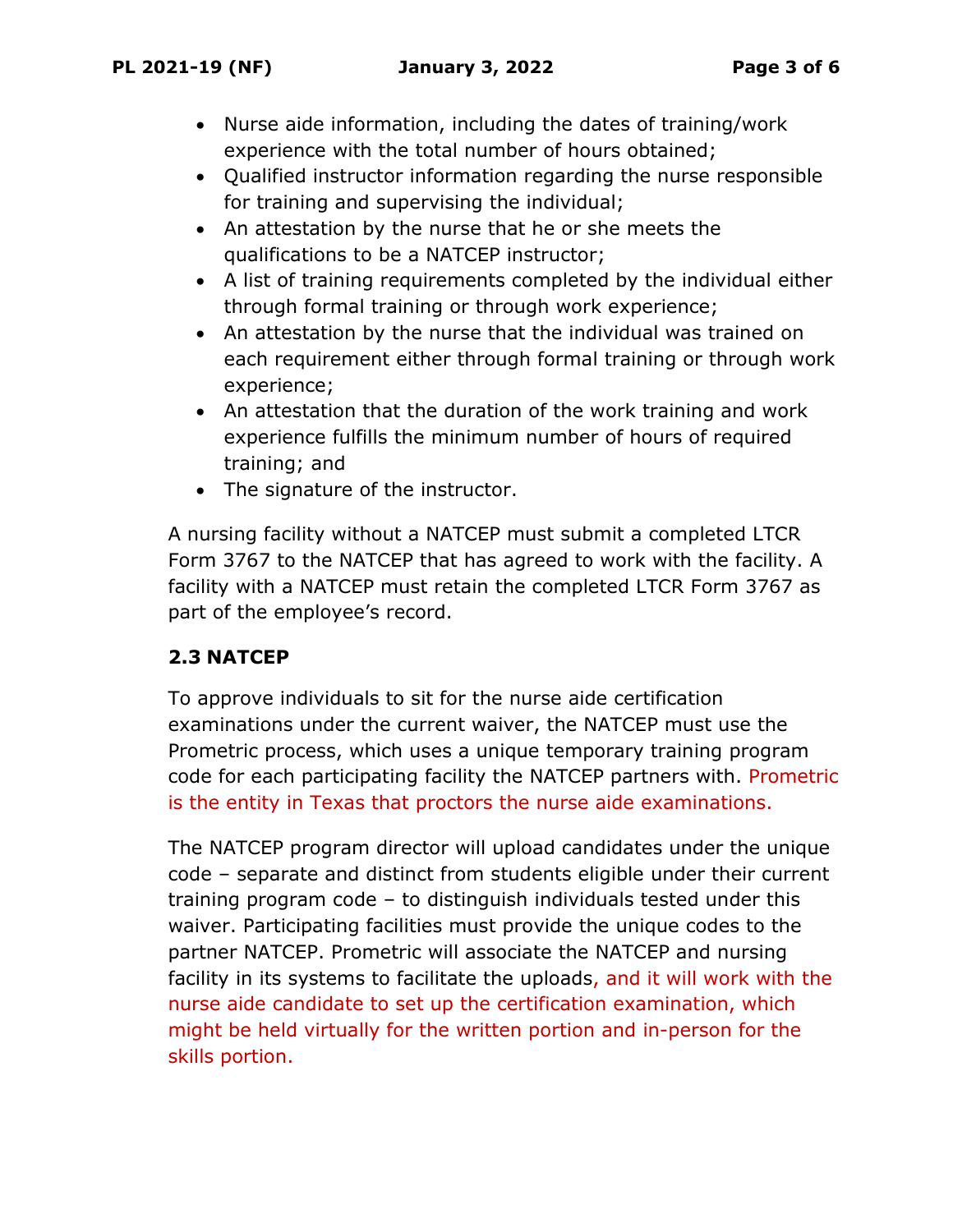The candidate will take the examination. If the candidate passes the examination, Prometric will place the candidate on the Nurse Aide Registry and email the certification information to the candidate, including how to print his or her nurse aide certificate.

If a NATCEP has questions about this process, it should contact Prometric at [oateam@prometric.com](mailto:oateam@prometric.com) or Cindy Patterson, TXCNA Sr. Nurse Aide Evaluator, directly at [cindy.patterson@prometric.com.](mailto:cindy.patterson@prometric.com) See section 5.0 of this PL for questions about this PL or general nurse aide policy and rules.

# **3.0 Background/History**

Ordinarily a nursing facility cannot employ a person to perform nurse aide tasks for more than four months if that person is not a CNA (a person who has completed classroom and clinical training and passed a nurse aide certification examination).

Because of the COVID-19 pandemic, CMS waived the four-month requirement, and the Office of the Governor approved a suspension of the corresponding state regulations.

On April 9, 2020, HHSC issued provider letter (PL 2020-26) related to the governor's approval to suspend these provisions. The letter permitted a nursing facility to hire a nurse aide who is not certified to complete nurse aide tasks for longer than four months. The suspension was intended to provide flexibility in staffing during the pandemic.

## **4.0 Resources**

- 1. LTCR Form 3767
- 2. Prometric's [Candidate Resources](https://www.prometric.com/nurseaide/tx)
- 3. HHSC Nurse Aide Transition from Temporary Status Rules at 26 TAC [§556.100\[](https://texreg.sos.state.tx.us/public/readtac$ext.TacPage?sl=R&app=9&p_dir=&p_rloc=&p_tloc=&p_ploc=&pg=1&p_tac=&ti=26&pt=1&ch=556&rl=100)link]

## **5.0 Contact Information**

If you have any questions about this letter, please contact the Policy, Rules and Training Section by email at [LTCRPolicy@hhs.texas.gov](mailto:LTCRPolicy@hhs.texas.gov) or call (512) 438-3161.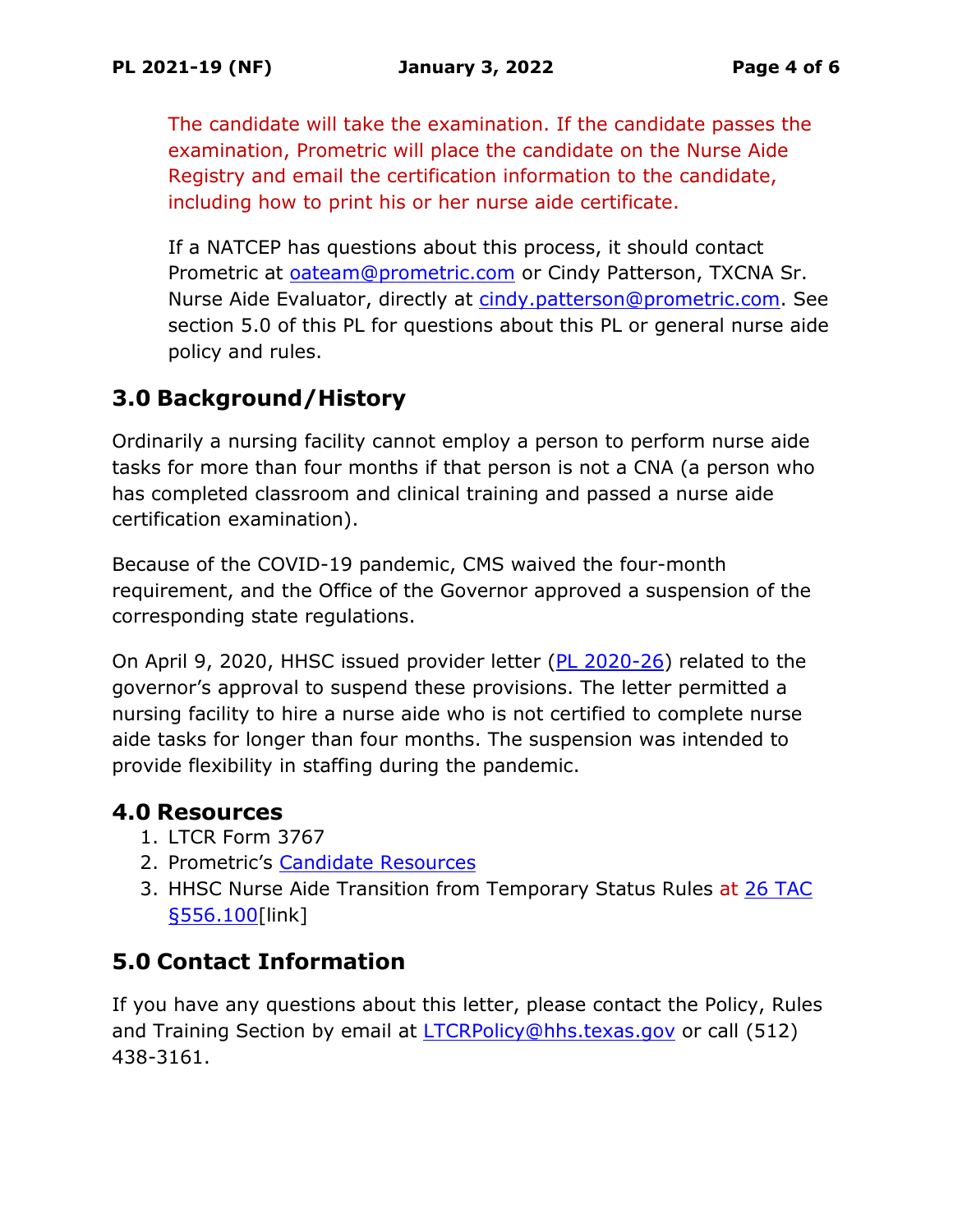#### LTCR Form 3767, Nurse Aide Work Training and Work Experience

Nurse Aide Information:

| Name:                         | Date of Birth: | Social Security Number: |
|-------------------------------|----------------|-------------------------|
| <b>Training Dates:</b>        |                |                         |
| <b>Work Experience Dates:</b> |                |                         |
| <b>Total Number of Hours:</b> |                |                         |

#### Qualified Instructor (nurse responsible for training and supervising the individual):

| Name:                       | <b>RN License:</b> |                 |
|-----------------------------|--------------------|-----------------|
| Nursing Facility (NF) Name: | NF License Number: | NF Facility ID: |

Training Requirements (minimum requirements found in 42 CFR §483.152(b)):

| raining Requirements (minimum requirements found in 42 CFR §483.152(b)):                                                        |
|---------------------------------------------------------------------------------------------------------------------------------|
| Check each topic on which the individual was trained.                                                                           |
| <b>General Topics</b>                                                                                                           |
| Communication and interpersonal skills;                                                                                         |
| Infection control;                                                                                                              |
| Safety/emergency procedures, including the Heimlich maneuver;                                                                   |
| Promoting residents' independence                                                                                               |
| Respecting residents' rights                                                                                                    |
| <b>Basic Nursing Skills</b>                                                                                                     |
| Taking and recording vital signs                                                                                                |
| Measuring and recording height and weight                                                                                       |
| Caring for the residents' environment                                                                                           |
| Recognizing abnormal changes in body functioning and the importance of reporting such changes to a supervisor                   |
| Caring for residents when death is imminent                                                                                     |
| <b>Personal Care Skills</b>                                                                                                     |
| Bathing                                                                                                                         |
| Grooming, including mouth care                                                                                                  |
| Dressing                                                                                                                        |
| Toileting                                                                                                                       |
| Assisting with eating and hydration                                                                                             |
| Proper feeding techniques                                                                                                       |
| Skin care                                                                                                                       |
| Transfers, positioning, and turning                                                                                             |
| <b>Mental Health and Social Service Needs</b>                                                                                   |
| Modifying aide's behavior in response to residents' behavior                                                                    |
| Awareness of developmental tasks associated with the aging process                                                              |
| How to respond to resident behavior                                                                                             |
| Allowing the resident to make personal choices, providing and reinforcing other behavior consistent with the resident's dignity |
| Using the resident's family as a source of emotional support                                                                    |
| <b>Care of Cognitively Impaired Residents</b>                                                                                   |
| Techniques for addressing the unique needs and behaviors of individual with dementia (Alzheimer's and others)                   |
| Communicating with cognitively impaired residents                                                                               |
| Understanding the behavior of cognitively impaired residents                                                                    |
| Appropriate responses to the behavior of cognitively impaired residents                                                         |
| Methods of reducing the effects of cognitive impairments                                                                        |
| <b>Basic Restorative Services</b>                                                                                               |
| Training the resident in self-care according to the resident's abilities                                                        |
| Use of assistive devices in transferring, ambulation, eating, and dressing                                                      |
| Maintenance of range of motion                                                                                                  |
| Proper turning and positioning in bed and chair                                                                                 |
| Bowel and bladder training                                                                                                      |